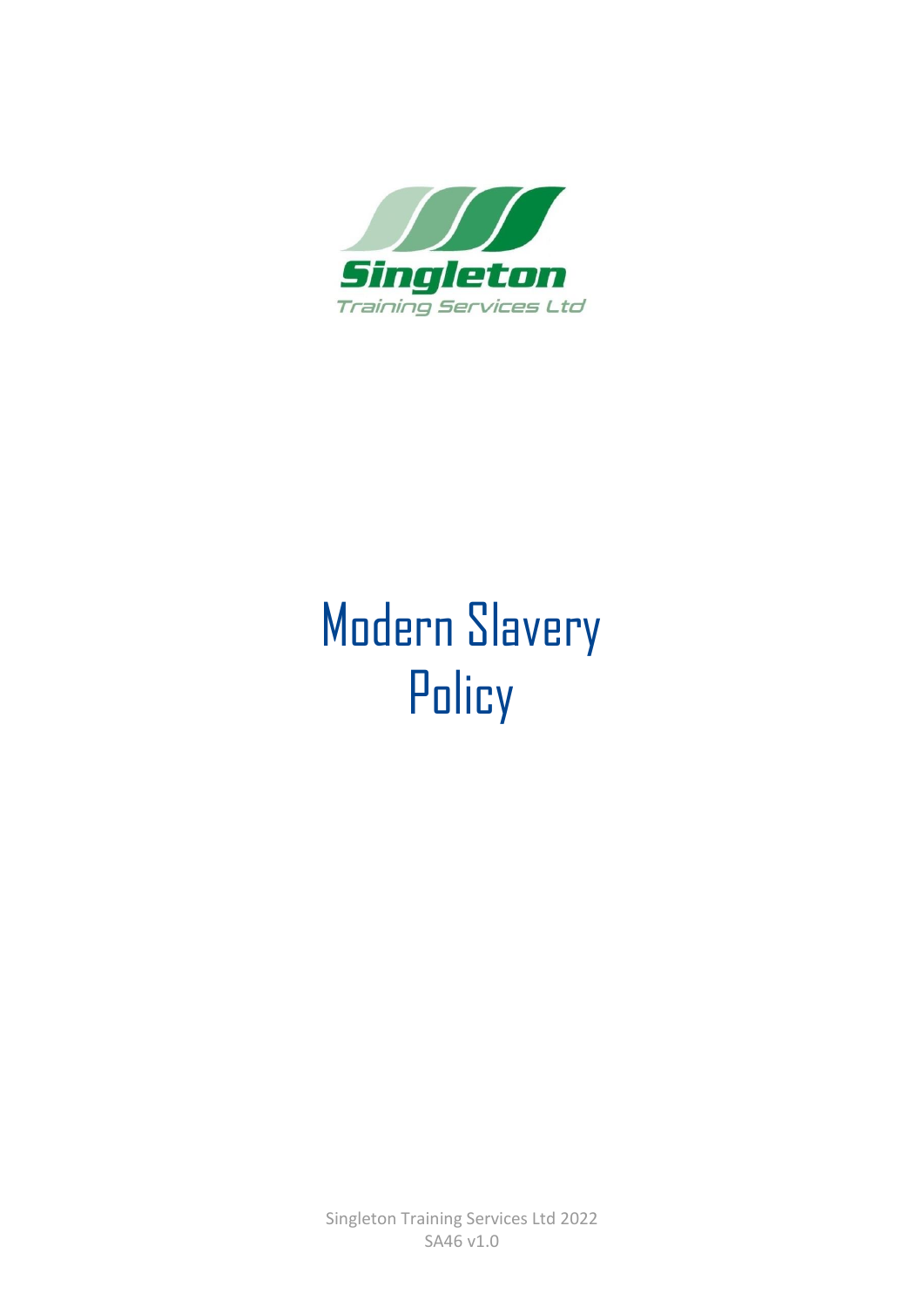| <b>Contents</b>  | Page |
|------------------|------|
| 1. Statement     | 03   |
| 2. Commitment    | 03   |
| 9. Policy review | 04   |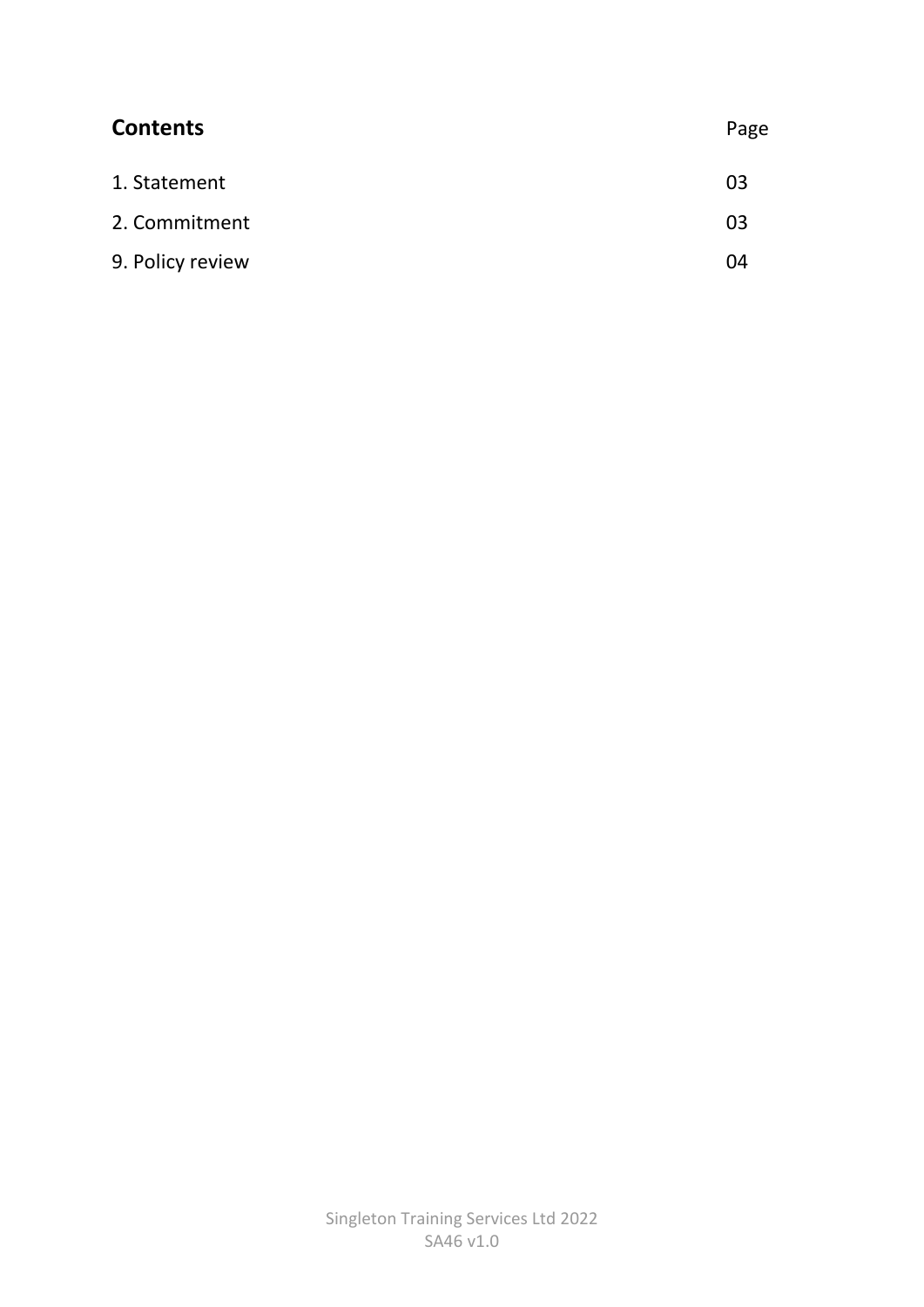## **1. Statement**

This policy applies to all persons working for us or on our behalf in any capacity, including employees at all levels, directors, officers, agency workers, seconded workers, volunteers, agents, contractors and suppliers. Singleton Group Ltd strictly prohibits the use of modern slavery and human trafficking in our operations and supply chain. We have and will continue to be committed to implementing systems and controls aimed at ensuring that modern slavery is not taking place anywhere within our organisation or in any of our supply chains. We expect that our suppliers will hold their own suppliers to the same high standards.

## **2. Commitment**

- Commitments We shall be a company that expects everyone working with us or on our behalf to support and uphold the following measures to safeguard against modern slavery:
- We have a zero-tolerance approach to modern slavery in our organisation and our supply chains.
- The prevention, detection and reporting of modern slavery in any part of our organisation or supply chain is the responsibility of all those working for us or on our behalf. Workers must not engage in, facilitate or fail to report any activity that might lead to, or suggest, a breach of this policy.
- We are committed to engaging with our stakeholders and suppliers to address the risk of modern slavery in our operations and supply chain.
- We take a risk based approach to our contracting processes and keep them under review. We assess whether the circumstances warrant the inclusion of specific prohibitions against the use of modern slavery and trafficked labour in our contracts with third parties. Using our risked based approach we will also assess the merits of writing to suppliers requiring them to comply with our policy.
- Consistent with our risk based approach we may require:
	- o Employment and recruitment agencies and other third parties supplying workers to our organisation to confirm their compliance with our policy.
	- o Suppliers engaging workers through a third party to obtain that third parties' agreement to adhere to our policy.